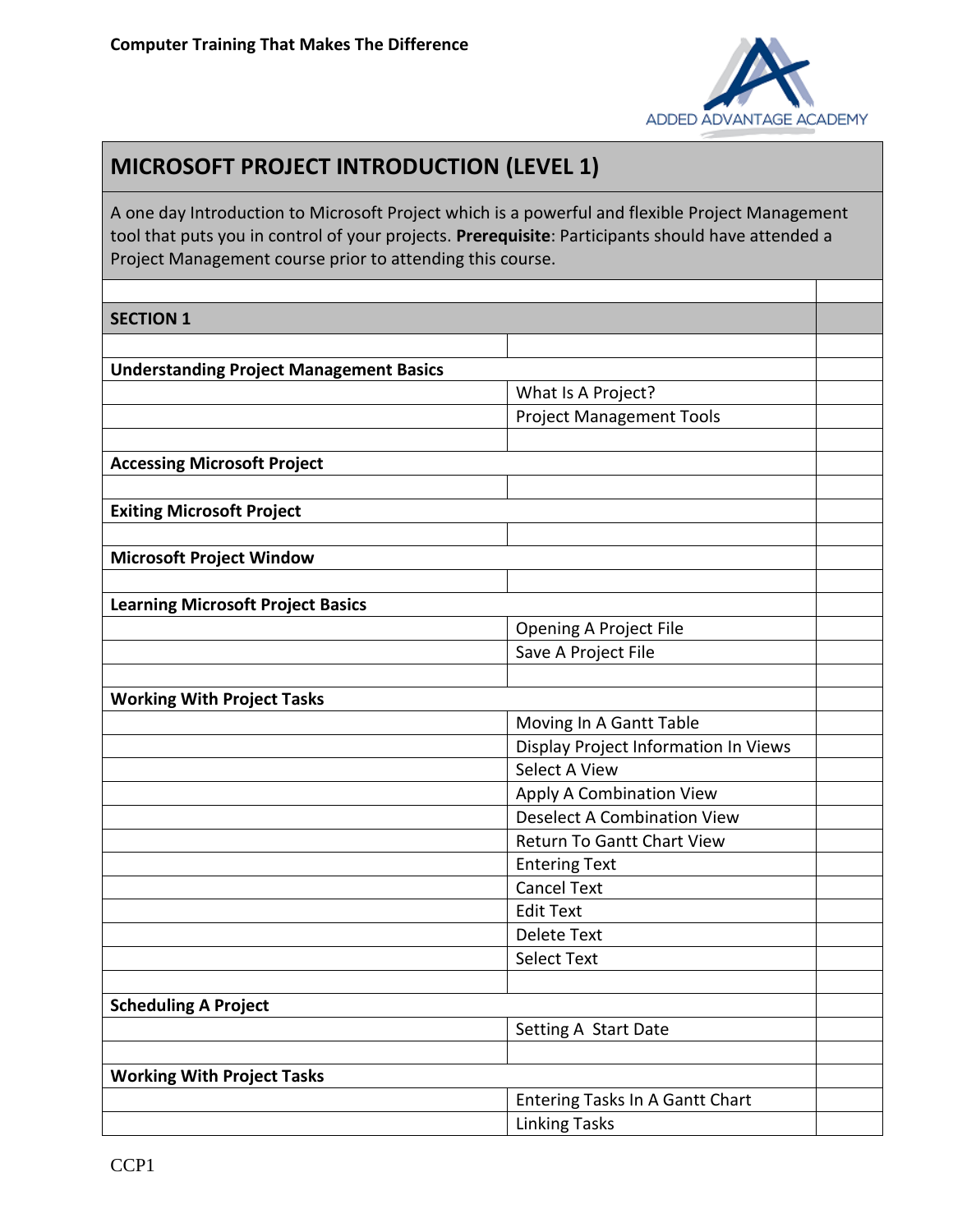

|                                        | <b>Reoccurring Tasks</b>            |  |
|----------------------------------------|-------------------------------------|--|
| <b>Editing The Task List</b>           |                                     |  |
|                                        | <b>Inserting New Tasks</b>          |  |
|                                        | <b>Copying Tasks</b>                |  |
|                                        | <b>Moving Tasks</b>                 |  |
|                                        | <b>Deleting Tasks</b>               |  |
|                                        | Undo                                |  |
|                                        |                                     |  |
| <b>Establishing Task Relationships</b> |                                     |  |
|                                        | Understanding Relationships Between |  |
|                                        | Tasks                               |  |
|                                        | Specifying Task Relationships       |  |
|                                        | Entering Relationship Information   |  |
|                                        | Understanding Lead And Lag Time     |  |
|                                        |                                     |  |
| <b>Outlining The Project</b>           |                                     |  |
|                                        | <b>Creating An Outline</b>          |  |
|                                        | <b>Collapsing And Expanding</b>     |  |
|                                        | A Summary Task                      |  |
|                                        | <b>Editing Summary Tasks</b>        |  |
|                                        | <b>Adjusting The Timescale</b>      |  |
|                                        |                                     |  |
| <b>SECTION 2</b>                       |                                     |  |
|                                        |                                     |  |
|                                        |                                     |  |
| <b>Working With Resources</b>          |                                     |  |
|                                        | <b>Managing Project Resources</b>   |  |
|                                        | <b>Working With Costs</b>           |  |
|                                        | <b>Editing Resources</b>            |  |
|                                        |                                     |  |
| <b>Changing Working Time</b>           |                                     |  |
|                                        | <b>Using Standard Calendars</b>     |  |
|                                        | <b>Resource Calendars</b>           |  |
|                                        |                                     |  |
| <b>Scheduling Resources</b>            |                                     |  |
|                                        | <b>Resource Driven Tasks</b>        |  |
|                                        | <b>Fixed Duration Tasks</b>         |  |
|                                        |                                     |  |
| <b>Managing Resource Workloads</b>     |                                     |  |
|                                        | <b>Resolving Resource Conflicts</b> |  |
|                                        | Create A Baseline                   |  |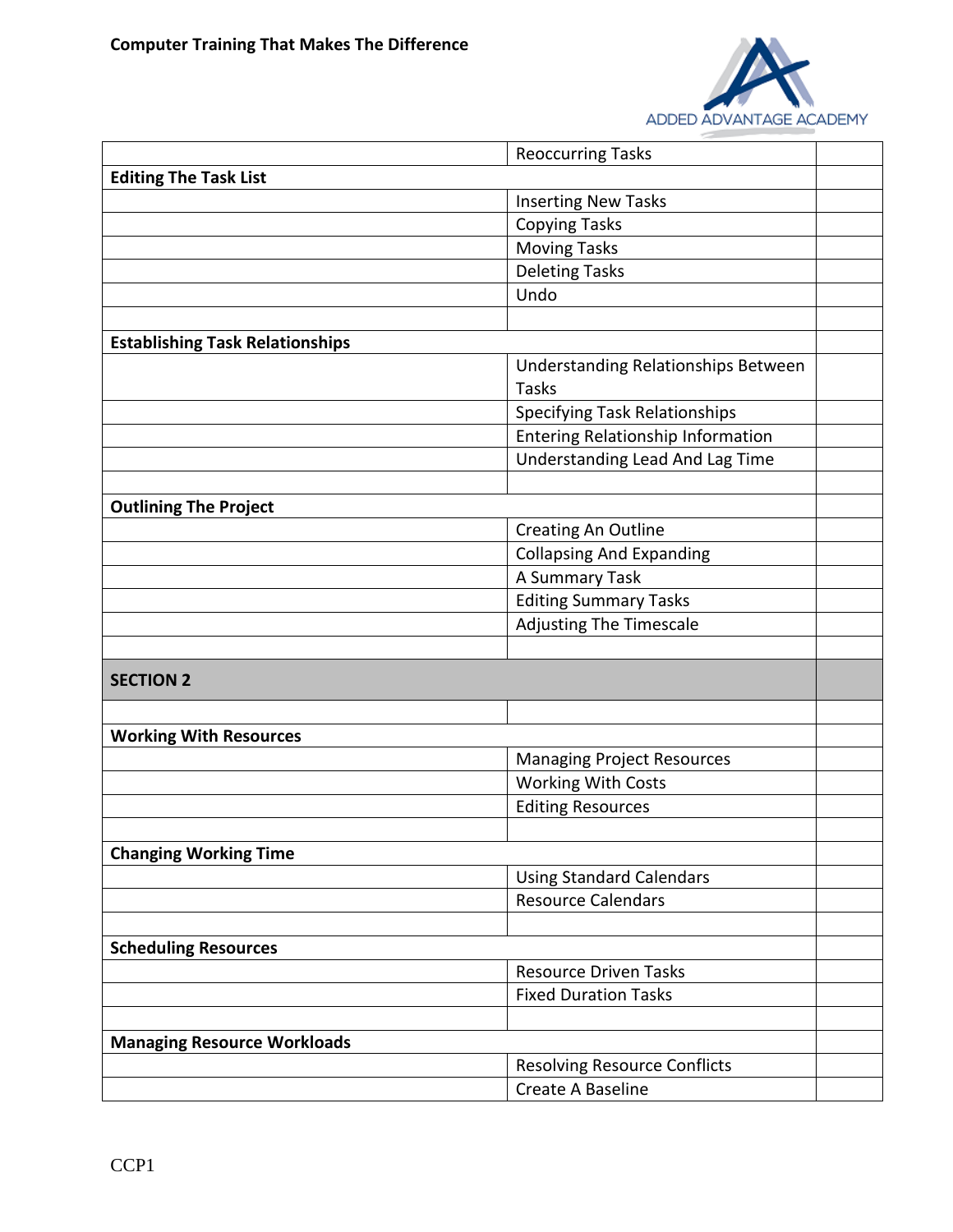

## **MICROSOFT PROJECT INTERMEDIATE (LEVEL 2)**

A one day Intermediate course helps you manage, communicate and track your project information in order to keep control of your projects. **Prerequisite**: Participants should have attended a Microsoft Project Introduction course prior to attending this course.

## **SECTION 1 Viewing The Plan** Filtering The Project Tasks Sorting Tasks Working With Multiple Projects Working With More Than One Project Create A Workspace Open Workspace Using New Window **Consolidating Projects** Consolidating Closed Files Master Projects And Sub-Projects Creating Sub-Projects In A Master Project **Printing Views And Reports** Gantt Chart Wizard Page Setup Print Previewing Views Printing Views Print Previewing And Printing Reports Print A Report **SECTION 2 Controlling The Project** Adjusting Project Costs Reducing Costs Scheduling Task **Constraints** Constraint Conflicts